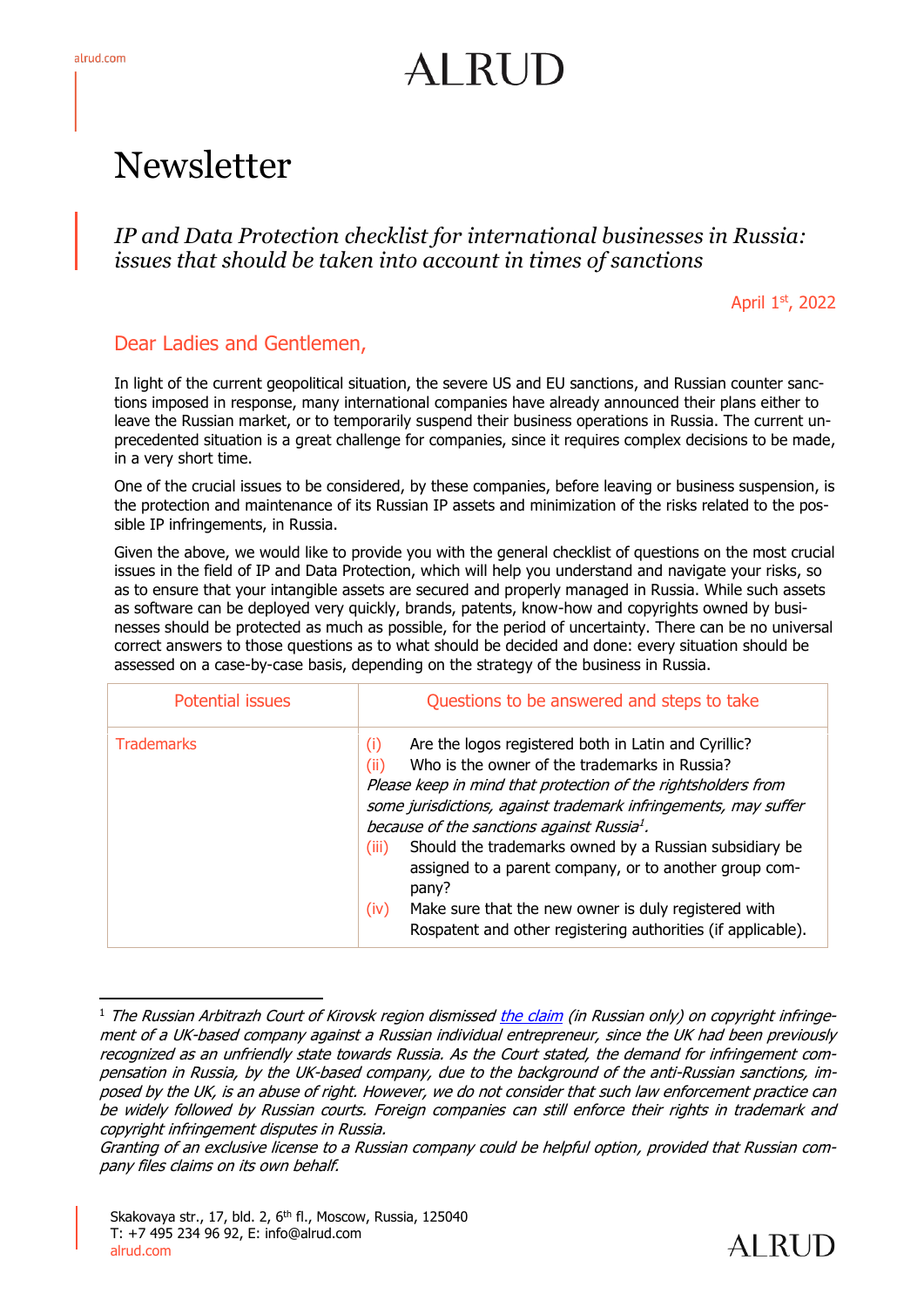|                              | Are there license agreements in place for the use of trade-<br>(v)<br>mark? $2^2$<br>How will the trademarks be used in Russia, after leaving<br>(vi)<br>the market?<br>Please keep in mind the rule on early termination of a trademark,<br>if not used in the market, and keep the evidence of use, if you<br>are interested in protection.<br>Should you license trademarks to Russian distributors (if<br>(vii)<br>they continue their business activity related to selling, or<br>marketing foreign goods) to mitigate risk of early termina-<br>tion?<br>Make sure that there will not be newly-registered trade-<br>(viii)<br>marks, similar to your brands which will be leaving the Rus-<br>sian market.<br>Please take into account that, according to the Russian trademark<br>database, trademark trolls have intensified their activity in recent<br>weeks and filed numerous trademark applications, in respect of<br>the trademarks similar to the ones of those businesses leaving<br>the Russian market, or suspending their business activities.<br>Make sure that you have an effective anti-counterfeit pro-<br>(ix)<br>gram for Russia. |
|------------------------------|--------------------------------------------------------------------------------------------------------------------------------------------------------------------------------------------------------------------------------------------------------------------------------------------------------------------------------------------------------------------------------------------------------------------------------------------------------------------------------------------------------------------------------------------------------------------------------------------------------------------------------------------------------------------------------------------------------------------------------------------------------------------------------------------------------------------------------------------------------------------------------------------------------------------------------------------------------------------------------------------------------------------------------------------------------------------------------------------------------------------------------------------------------------|
| Company names                | (i)<br>Do you plan to continue using the brand as a company<br>name in Russia? Many international businesses have set up<br>with subsidiaries in Russia, using the core business brand<br>as the company name, without license agreements or au-<br>thorization letters. Though, formally, the rightsholder is en-<br>titled to terminate use of the brand in the company name,<br>there could be practical difficulties in case of a dispute.<br>If you are interested in the brand name's use, as part of<br>(ii)<br>the company name, of the independent entity remaining in<br>the market, make sure that the respective arrangements<br>are duly formalized, in the license agreement.                                                                                                                                                                                                                                                                                                                                                                                                                                                                  |
| Domain names                 | Are there any domain names registered in the domain zone<br>(i)<br>.RU?<br>Who administers the Russian domain names? Should these<br>(ii)<br>domain names be transferred to a parent company?<br>Please keep in mind that terminating the maintenance of domain<br>names in the domain zone. RU may lead to its registration by cy-<br>bersquatters and other third parties, such as unfair competitors.                                                                                                                                                                                                                                                                                                                                                                                                                                                                                                                                                                                                                                                                                                                                                     |
| Copyright and works for hire | Are there any IP assets created by Russian employees<br>(i)<br>(e.g., software, copyrighted designs, advertising)?<br>If so, check the employment documents (including<br>(A)<br>employment contracts and job descriptions) as to<br>whether they contain the appropriate provisions,                                                                                                                                                                                                                                                                                                                                                                                                                                                                                                                                                                                                                                                                                                                                                                                                                                                                        |

<sup>&</sup>lt;sup>2</sup> The Russian Parliament is discussing the draft of the Federal Law which prohibits the unilateral amendment, or termination of the contract, related to IP rights. Therefore, we recommend not to terminate IP agreements (including licenses) unilaterally and only to consider the termination of IP agreements with counterparties in Russia on a mutual basis.

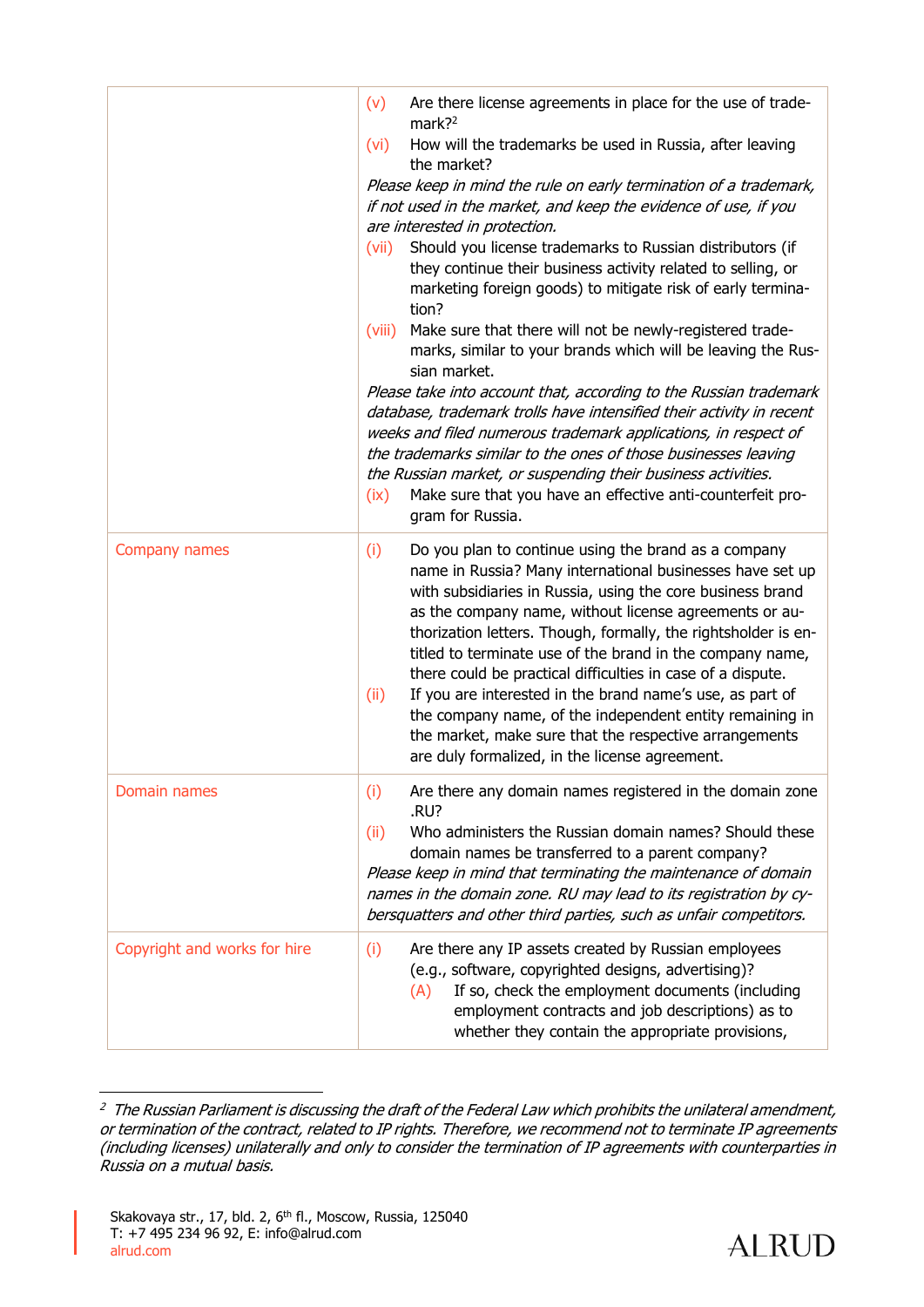|                                                          | (ii)                 | regarding the creation of IP assets and the transfer<br>of exclusive rights to the employer;<br>examine the in-house policies, procedures, and doc-<br>(B)<br>uments on proper formalization of works for hire re-<br>gime;<br>(C)<br>formalize the company's acquisition of exclusive<br>rights to IP assets, by amending the contracts condi-<br>tions and concluding the acts of acceptance with the<br>authors, to avoid improper formalization of transfer;<br>Are there agreements with independent contractors? Re-<br>view whether they include the provision on assignment of<br>exclusive rights to created works, and that you have signed<br>the required acts of acceptance, with the details of the cre-<br>ated IP objects.                                    |
|----------------------------------------------------------|----------------------|-------------------------------------------------------------------------------------------------------------------------------------------------------------------------------------------------------------------------------------------------------------------------------------------------------------------------------------------------------------------------------------------------------------------------------------------------------------------------------------------------------------------------------------------------------------------------------------------------------------------------------------------------------------------------------------------------------------------------------------------------------------------------------|
| Know-how (trade secrets) and<br>confidential information | (i)<br>(ii)<br>(iii) | Are there any agreements granting Russian subsidiaries, or<br>other counterparties, the rights to use know-how, trade se-<br>crets, or any other confidential information?<br>Do you consider that this information will be used by the<br>Russian counterparties after you leaving the market, or the<br>use of it shall be immediately terminated?<br>Make sure that:<br>the confidentiality clauses survive, after the termina-<br>(A)<br>tion of the agreements;<br>confidentiality is ensured by internal policies, em-<br>(B)<br>ployment agreements and other organizational<br>measures of Russian parties;<br>Russian parties indemnify against the breach of con-<br>(C)<br>fidentially, committed by their employees and/or in-<br>dependent contractors (if any). |
| Transfer of IP assets to parent<br>company               | (i)                  | Are there IP assets on the subsidiary's balance sheet?<br>If so, determine what should be transferred to other<br>(A)<br>group companies, if the Russian subsidiary is wind-<br>ing up and what IP assets should be licensed, if the<br>activities are suspended;<br>review the current IP assignment, or development,<br>(B)<br>agreements and verify that all IP assets have been<br>duly transferred to the parent company, or other<br>group company;<br>review the chain of agreements used for commer-<br>(C)<br>cialization of the IP assets.                                                                                                                                                                                                                          |
| License agreements                                       | (i)                  | Are there license agreements in place, concluded with Rus-<br>sian licensees?<br>If so, examine license agreements, including provi-<br>(A)<br>sions on their automatic renewal, license termination<br>and provision of support (e.g., software license, if<br>any), check the payment conditions and whether the<br>Russian party is able to perform its obligations;<br>renegotiate conditions on license termination, as per<br>(B)<br>those agreed with a counterparty;                                                                                                                                                                                                                                                                                                  |